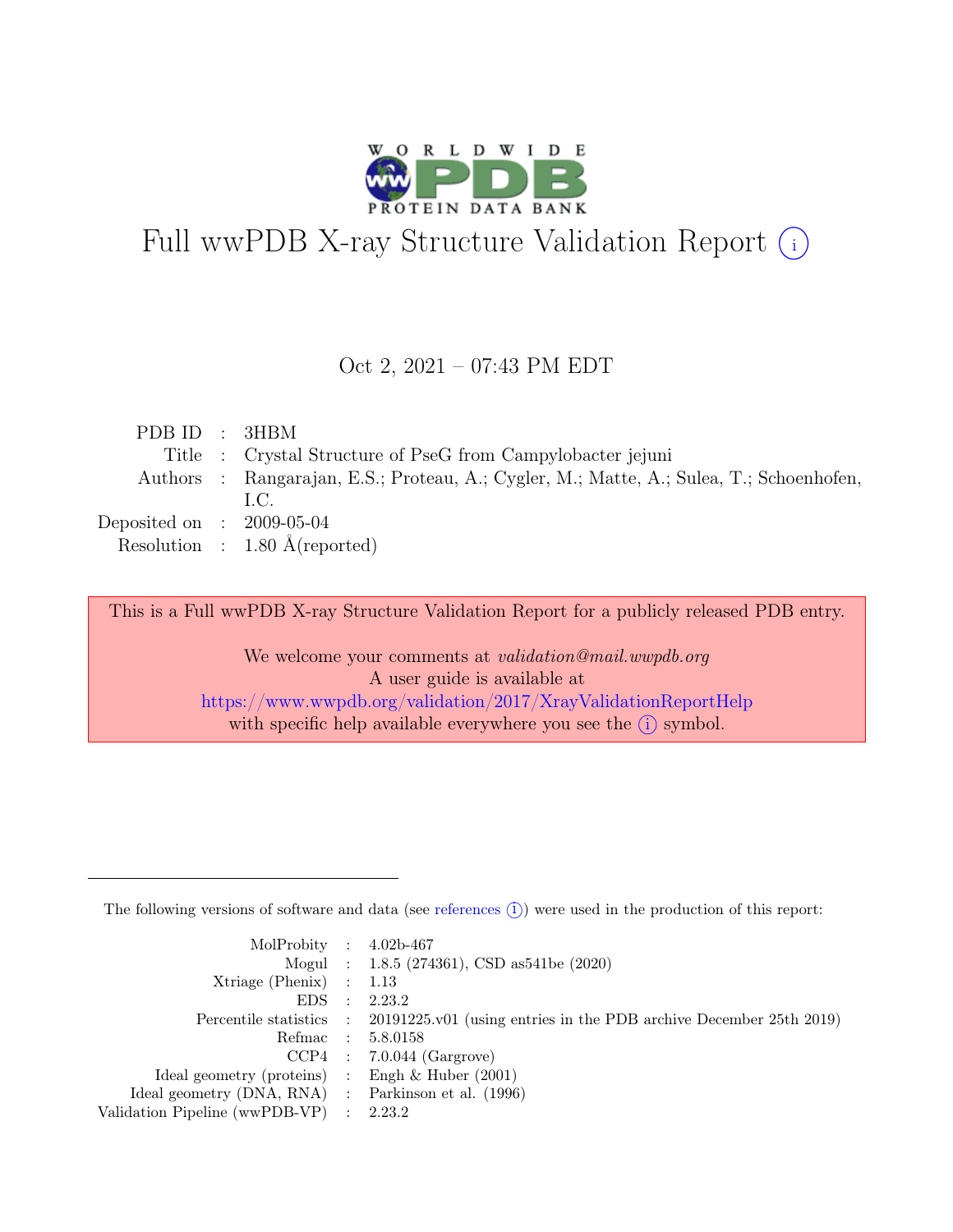# 1 Overall quality at a glance  $(i)$

The following experimental techniques were used to determine the structure: X-RAY DIFFRACTION

The reported resolution of this entry is 1.80 Å.

Percentile scores (ranging between 0-100) for global validation metrics of the entry are shown in the following graphic. The table shows the number of entries on which the scores are based.



| Metric                | Whole archive | Similar resolution                                        |  |  |
|-----------------------|---------------|-----------------------------------------------------------|--|--|
|                       | $(\#Entries)$ | $(\# \text{Entries}, \text{ resolution range}(\text{A}))$ |  |  |
| $R_{free}$            | 130704        | $5950 (1.80 - 1.80)$                                      |  |  |
| Clashscore            | 141614        | 6793 (1.80-1.80)                                          |  |  |
| Ramachandran outliers | 138981        | 6697 (1.80-1.80)                                          |  |  |
| Sidechain outliers    | 138945        | 6696 (1.80-1.80)                                          |  |  |
| RSRZ outliers         | 127900        | 5850 (1.80-1.80)                                          |  |  |

The table below summarises the geometric issues observed across the polymeric chains and their fit to the electron density. The red, orange, yellow and green segments of the lower bar indicate the fraction of residues that contain outliers for  $\geq$ =3, 2, 1 and 0 types of geometric quality criteria respectively. A grey segment represents the fraction of residues that are not modelled. The numeric value for each fraction is indicated below the corresponding segment, with a dot representing fractions <=5% The upper red bar (where present) indicates the fraction of residues that have poor fit to the electron density. The numeric value is given above the bar.

| Mol | $\sim$ $\sim$<br>'hain | Length     | Quality of chain |    |
|-----|------------------------|------------|------------------|----|
|     |                        |            | $2\%$            |    |
|     | <b>A A</b>             | າວາ<br>⊿ഠ∠ | 92%              | 7% |

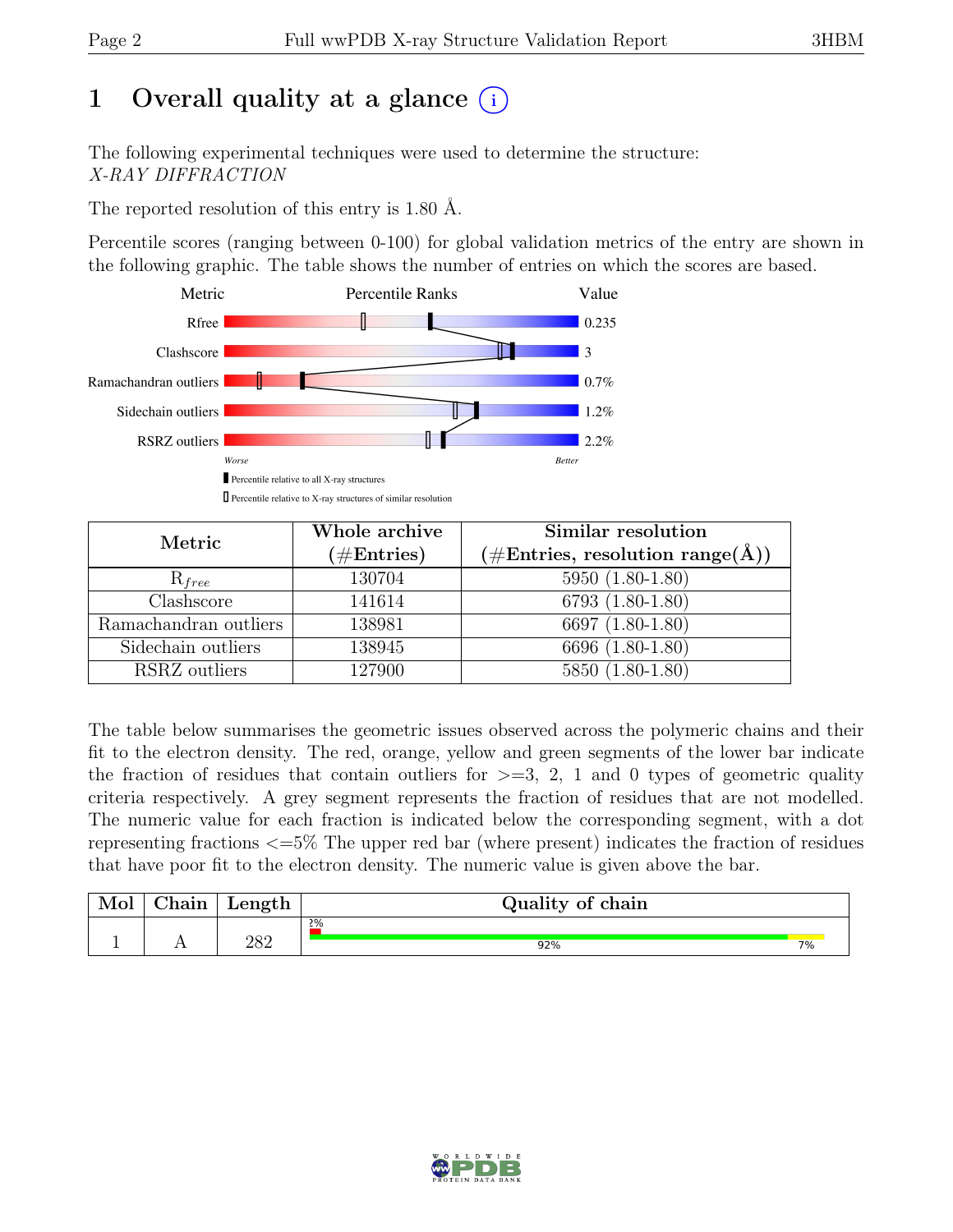# 2 Entry composition  $(i)$

There are 3 unique types of molecules in this entry. The entry contains 2553 atoms, of which 0 are hydrogens and 0 are deuteriums.

In the tables below, the ZeroOcc column contains the number of atoms modelled with zero occupancy, the AltConf column contains the number of residues with at least one atom in alternate conformation and the Trace column contains the number of residues modelled with at most 2 atoms.

• Molecule 1 is a protein called UDP-sugar hydrolase.

| Mol | Chain | Residues | Atoms         |      |       |     |  | ZeroOcc | $\vert$ AltConf $\vert$ Trace $\vert$ |  |  |
|-----|-------|----------|---------------|------|-------|-----|--|---------|---------------------------------------|--|--|
|     |       | 281      | Total<br>วว7ว | 1462 | - 375 | 426 |  | Se      |                                       |  |  |

There are 9 discrepancies between the modelled and reference sequences:

| ${\bf Chain}$ | Residue | Modelled   | Actual     | Comment             | Reference  |
|---------------|---------|------------|------------|---------------------|------------|
| A             | 155     | <b>LYS</b> | <b>GLU</b> | engineered mutation | UNP Q0P8U5 |
| A             | 275     | <b>LEU</b> |            | expression tag      | UNP Q0P8U5 |
| A             | 276     | <b>GLU</b> |            | expression tag      | UNP Q0P8U5 |
| A             | 277     | <b>HIS</b> |            | expression tag      | UNP Q0P8U5 |
| А             | 278     | <b>HIS</b> |            | expression tag      | UNP Q0P8U5 |
| А             | 279     | <b>HIS</b> |            | expression tag      | UNP Q0P8U5 |
| A             | 280     | <b>HIS</b> |            | expression tag      | UNP Q0P8U5 |
| А             | 281     | <b>HIS</b> |            | expression tag      | UNP Q0P8U5 |
|               | 282     | <b>HIS</b> |            | expression tag      | UNP Q0P8U5 |

• Molecule 2 is SULFATE ION (three-letter code: SO4) (formula:  $O_4S$ ).



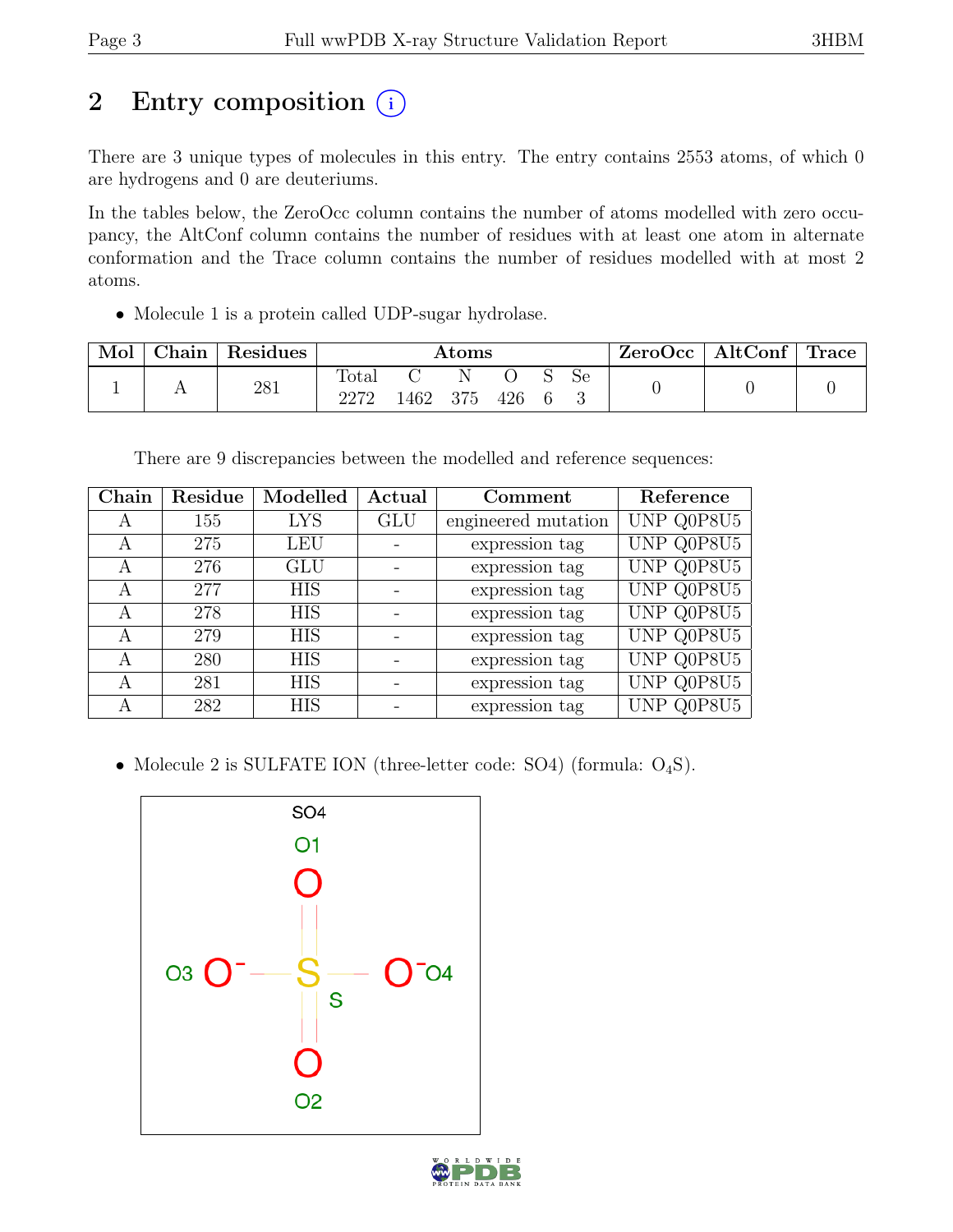|  | $\parallel$ Mol $\parallel$ Chain $\parallel$ Residues $\perp$ | Atoms          |  |  | $ZeroOcc \mid AltConf$ |  |
|--|----------------------------------------------------------------|----------------|--|--|------------------------|--|
|  |                                                                | $\text{Total}$ |  |  |                        |  |

 $\bullet\,$  Molecule 3 is water.

|  | Mol   Chain   Residues | <b>Atoms</b> | $\mid$ ZeroOcc $\mid$ AltConf |  |
|--|------------------------|--------------|-------------------------------|--|
|  |                        | Total<br>276 |                               |  |

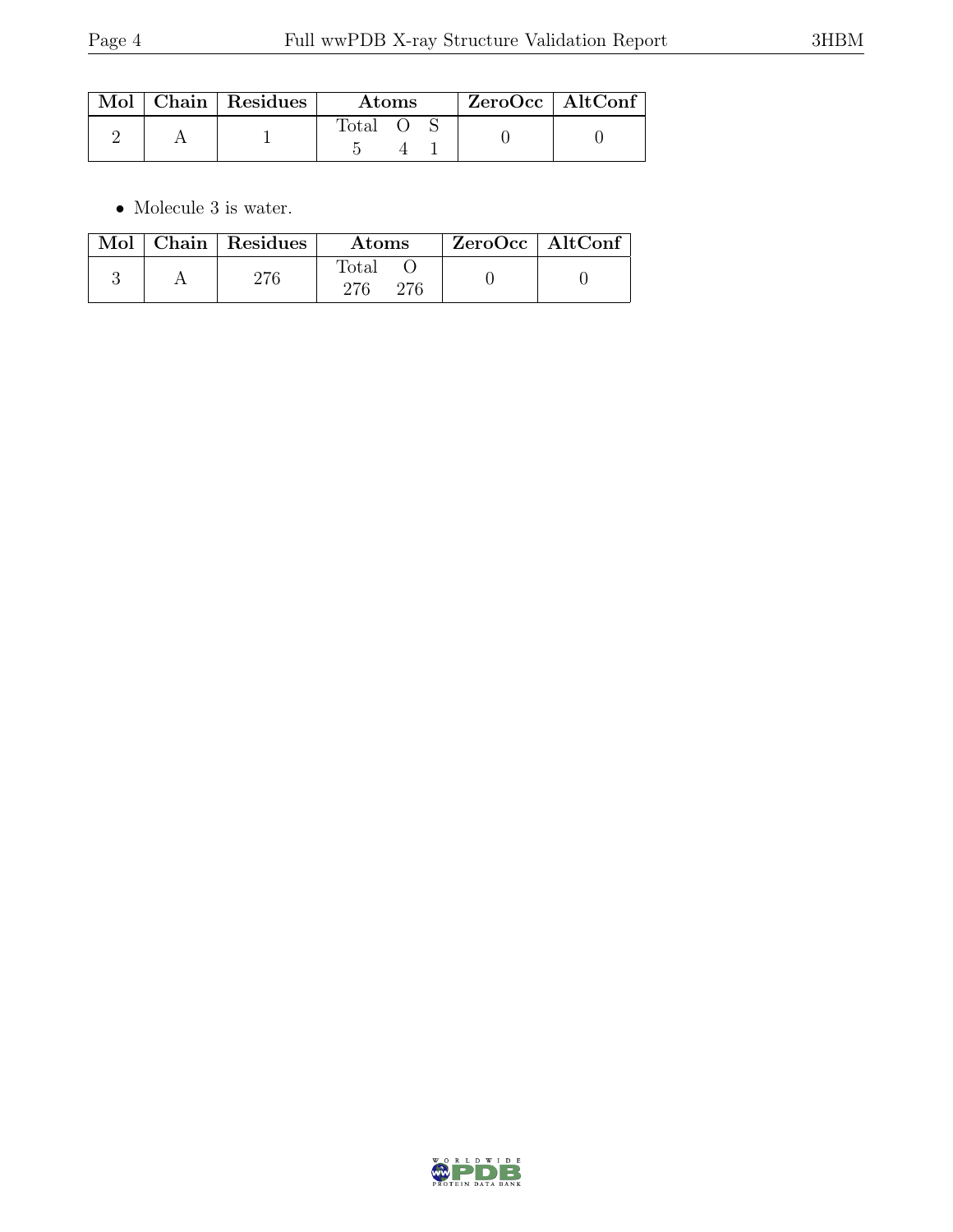# 3 Residue-property plots  $(i)$

These plots are drawn for all protein, RNA, DNA and oligosaccharide chains in the entry. The first graphic for a chain summarises the proportions of the various outlier classes displayed in the second graphic. The second graphic shows the sequence view annotated by issues in geometry and electron density. Residues are color-coded according to the number of geometric quality criteria for which they contain at least one outlier:  $green = 0$ , yellow  $= 1$ , orange  $= 2$  and red  $= 3$  or more. A red dot above a residue indicates a poor fit to the electron density (RSRZ > 2). Stretches of 2 or more consecutive residues without any outlier are shown as a green connector. Residues present in the sample, but not in the model, are shown in grey.

• Molecule 1: UDP-sugar hydrolase



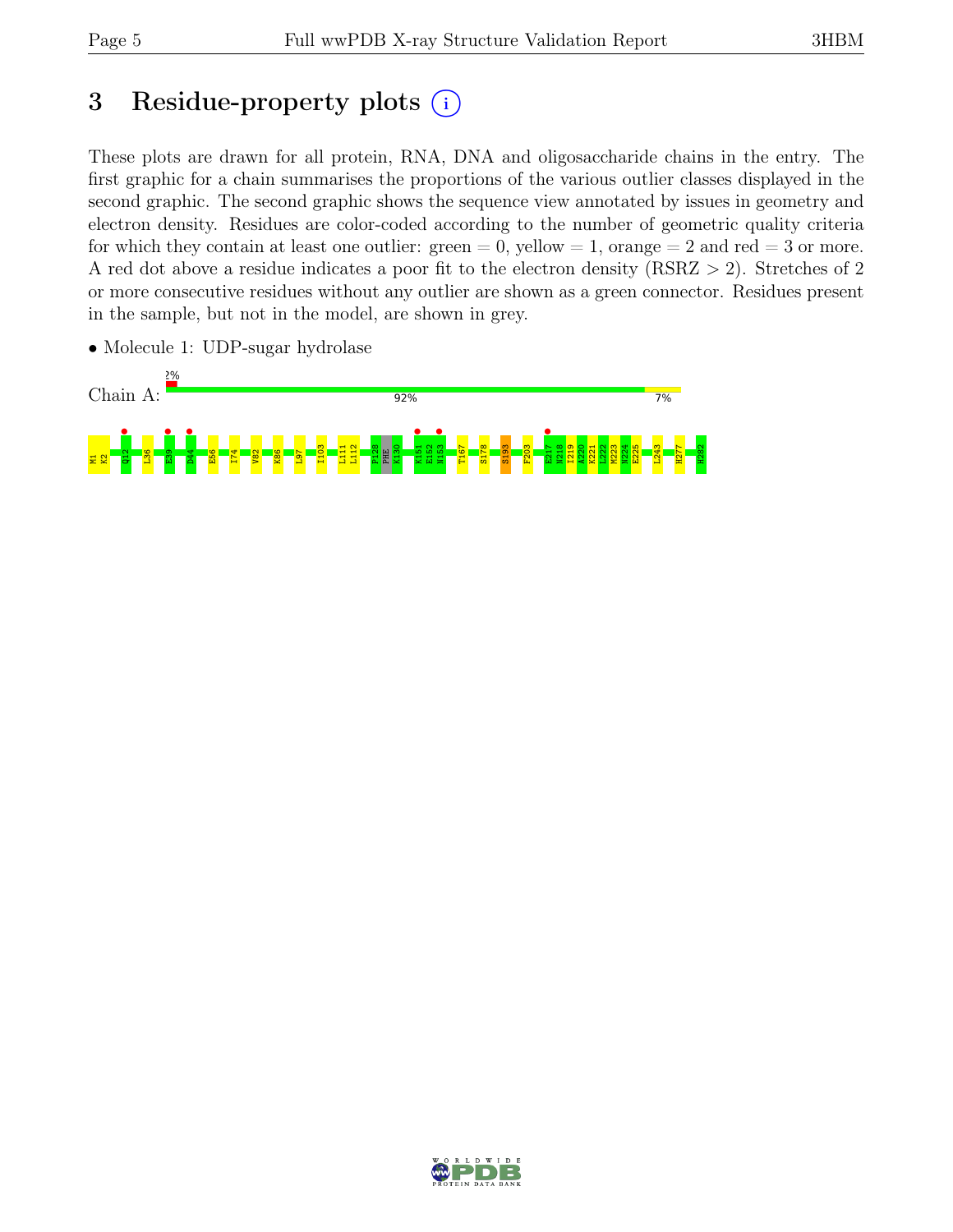# 4 Data and refinement statistics  $(i)$

| Property                                                                          | Value                                                       | Source     |
|-----------------------------------------------------------------------------------|-------------------------------------------------------------|------------|
| Space group                                                                       | $\overline{P}$ 41                                           | Depositor  |
| Cell constants                                                                    | $93.65\text{\AA}$<br>$93.65\text{\AA}$<br>$42.70\text{\AA}$ |            |
| a, b, c, $\alpha$ , $\beta$ , $\gamma$                                            | $90.00^\circ$<br>$90.00^\circ$<br>$90.00^\circ$             | Depositor  |
| Resolution $(A)$                                                                  | $-1.80$<br>33.11                                            | Depositor  |
|                                                                                   | 33.11<br>1.80                                               | <b>EDS</b> |
| % Data completeness                                                               | $\overline{98.8}$ $(33.11 - 1.80)$                          | Depositor  |
| (in resolution range)                                                             | $98.8(33.11-1.80)$                                          | <b>EDS</b> |
| $R_{merge}$                                                                       | (Not available)                                             | Depositor  |
| $\mathrm{R}_{sym}$                                                                | 0.07                                                        | Depositor  |
| $\langle I/\sigma(I) \rangle$ <sup>1</sup>                                        | $\overline{7.51}$ (at 1.81Å)                                | Xtriage    |
| Refinement program                                                                | <b>REFMAC 5.5.0072</b>                                      | Depositor  |
|                                                                                   | $\overline{0.196}$ ,<br>0.235                               | Depositor  |
| $R, R_{free}$                                                                     | 0.196<br>0.235                                              | DCC        |
| $R_{free}$ test set                                                               | 1718 reflections $(5.02\%)$                                 | wwPDB-VP   |
| Wilson B-factor $(A^2)$                                                           | 21.9                                                        | Xtriage    |
| Anisotropy                                                                        | 0.195                                                       | Xtriage    |
| Bulk solvent $k_{sol}(\mathrm{e}/\mathrm{A}^3), \overline{B_{sol}(\mathrm{A}^2)}$ | 0.37, 44.6                                                  | <b>EDS</b> |
| L-test for twinning <sup>2</sup>                                                  | $< L >$ = 0.47, $< L2 >$ = 0.30                             | Xtriage    |
| Estimated twinning fraction                                                       | $0.036$ for h,-k,-l                                         | Xtriage    |
| $F_o, F_c$ correlation                                                            | 0.95                                                        | <b>EDS</b> |
| Total number of atoms                                                             | $2553\,$                                                    | wwPDB-VP   |
| Average B, all atoms $(A^2)$                                                      | 24.0                                                        | wwPDB-VP   |

Xtriage's analysis on translational NCS is as follows: The largest off-origin peak in the Patterson function is 4.87% of the height of the origin peak. No significant pseudotranslation is detected.

<sup>&</sup>lt;sup>2</sup>Theoretical values of  $\langle |L| \rangle$ ,  $\langle L^2 \rangle$  for acentric reflections are 0.5, 0.333 respectively for untwinned datasets, and 0.375, 0.2 for perfectly twinned datasets.



<span id="page-5-1"></span><span id="page-5-0"></span><sup>1</sup> Intensities estimated from amplitudes.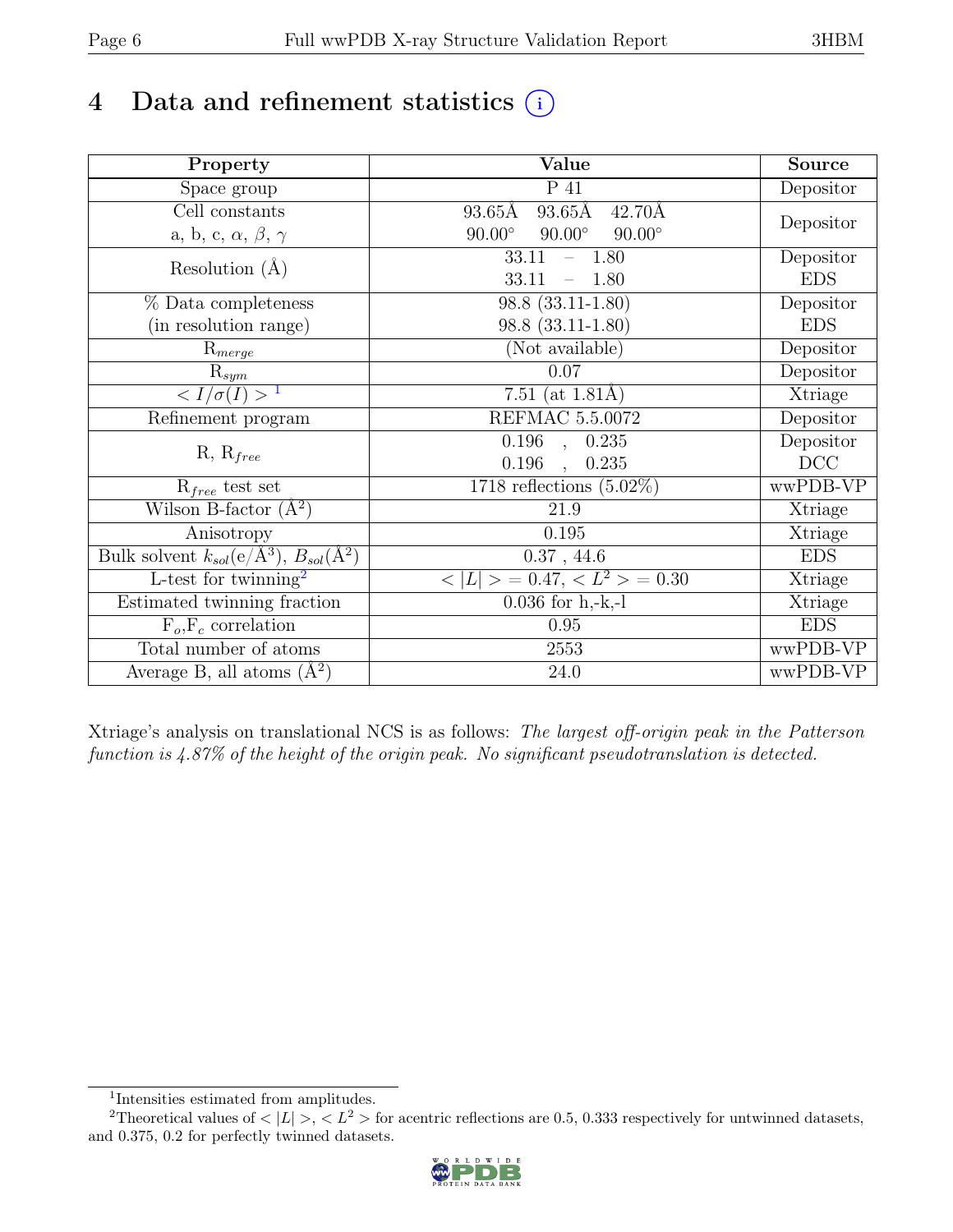# 5 Model quality  $(i)$

# 5.1 Standard geometry  $(i)$

Bond lengths and bond angles in the following residue types are not validated in this section: SO4

The Z score for a bond length (or angle) is the number of standard deviations the observed value is removed from the expected value. A bond length (or angle) with  $|Z| > 5$  is considered an outlier worth inspection. RMSZ is the root-mean-square of all Z scores of the bond lengths (or angles).

|  | $Mol$   Chain |      | Bond lengths                    | Bond angles |        |  |
|--|---------------|------|---------------------------------|-------------|--------|--|
|  |               |      | RMSZ $ #Z  > 5$ RMSZ $ #Z  > 5$ |             |        |  |
|  |               | 0.54 | 0/2315                          | 0.62        | 0/3111 |  |

There are no bond length outliers.

There are no bond angle outliers.

There are no chirality outliers.

There are no planarity outliers.

### 5.2 Too-close contacts  $(i)$

In the following table, the Non-H and H(model) columns list the number of non-hydrogen atoms and hydrogen atoms in the chain respectively. The H(added) column lists the number of hydrogen atoms added and optimized by MolProbity. The Clashes column lists the number of clashes within the asymmetric unit, whereas Symm-Clashes lists symmetry-related clashes.

| Mol |      |      | Chain   Non-H   H(model)   H(added)   Clashes   Symm-Clashes |
|-----|------|------|--------------------------------------------------------------|
|     | 2272 | 2207 |                                                              |
|     |      |      |                                                              |
|     | 276  |      |                                                              |
|     | 2553 |      |                                                              |

The all-atom clashscore is defined as the number of clashes found per 1000 atoms (including hydrogen atoms). The all-atom clashscore for this structure is 3.

All (12) close contacts within the same asymmetric unit are listed below, sorted by their clash magnitude.

| Atom-1          | Atom-2           | Interatomic<br>distance $(A)$ | ${\rm Classh}$<br>overlap $(A)$ |  |
|-----------------|------------------|-------------------------------|---------------------------------|--|
| 1:A:223:MSE:HE2 | 1:A:243:LEU:HD12 | l.82                          | .60                             |  |

Continued on next page...

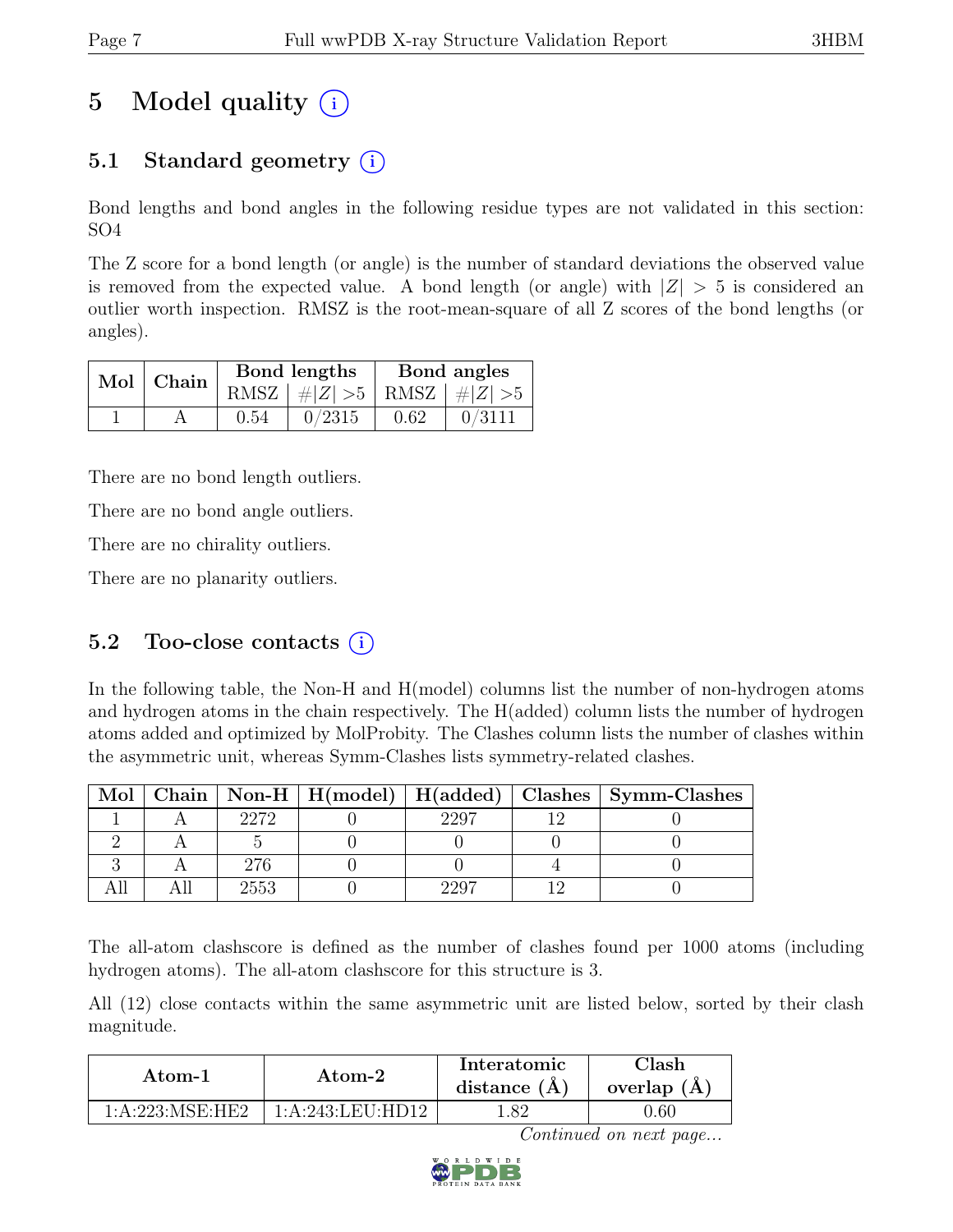| Atom-1            | Atom-2            | Interatomic<br>distance $(A)$ | Clash<br>overlap $(A)$ |
|-------------------|-------------------|-------------------------------|------------------------|
| 1: A:221: LYS:O   | 1: A:225: GLU:HG2 | 2.02                          | 0.58                   |
| 1:A:193:SER:HB3   | 3:A:498:HOH:O     | 2.02                          | 0.58                   |
| 1:A:82:VAL:HG12   | 1: A:86: LYS: HE3 | 1.87                          | 0.56                   |
| 1:A:36:LEU:HD11   | 1: A:56: GLU: HG2 | 1.98                          | 0.46                   |
| 1:A:193:SER:HB2   | 3:A:455:HOH:O     | 2.16                          | 0.46                   |
| 1:A:74:ILE:HG23   | 1:A:97:LEU:HD22   | 1.99                          | 0.45                   |
| 1:A:111:LEU:HD13  | 1:A:112:LEU:N     | 2.32                          | 0.45                   |
| 1:A:178:SER:HA    | 1:A:203:PHE:CZ    | 2.52                          | 0.44                   |
| 1: A:82:VAL:O     | 1: A:86: LYS: HG3 | 2.18                          | 0.43                   |
| 1:A:277:HIS:HD2   | 3:A:479:HOH:O     | 2.02                          | 0.42                   |
| 1: A:167:THR:HG22 | 3:A:498:HOH:O     | 2.22                          | 0.40                   |

Continued from previous page...

There are no symmetry-related clashes.

### 5.3 Torsion angles (i)

#### 5.3.1 Protein backbone  $(i)$

In the following table, the Percentiles column shows the percent Ramachandran outliers of the chain as a percentile score with respect to all X-ray entries followed by that with respect to entries of similar resolution.

The Analysed column shows the number of residues for which the backbone conformation was analysed, and the total number of residues.

| $\vert$ Mol $\vert$ Chain $\vert$ | Analysed                                          |  | Favoured   Allowed   Outliers   Percentiles |  |
|-----------------------------------|---------------------------------------------------|--|---------------------------------------------|--|
|                                   | $277/282$ (98\%)   269 (97\%)   6 (2\%)   2 (1\%) |  | 22 10                                       |  |

All (2) Ramachandran outliers are listed below:

| Mol | Chain | Res | Type |
|-----|-------|-----|------|
|     |       |     |      |
|     |       |     |      |

#### 5.3.2 Protein sidechains  $(i)$

In the following table, the Percentiles column shows the percent sidechain outliers of the chain as a percentile score with respect to all X-ray entries followed by that with respect to entries of similar resolution.

The Analysed column shows the number of residues for which the sidechain conformation was

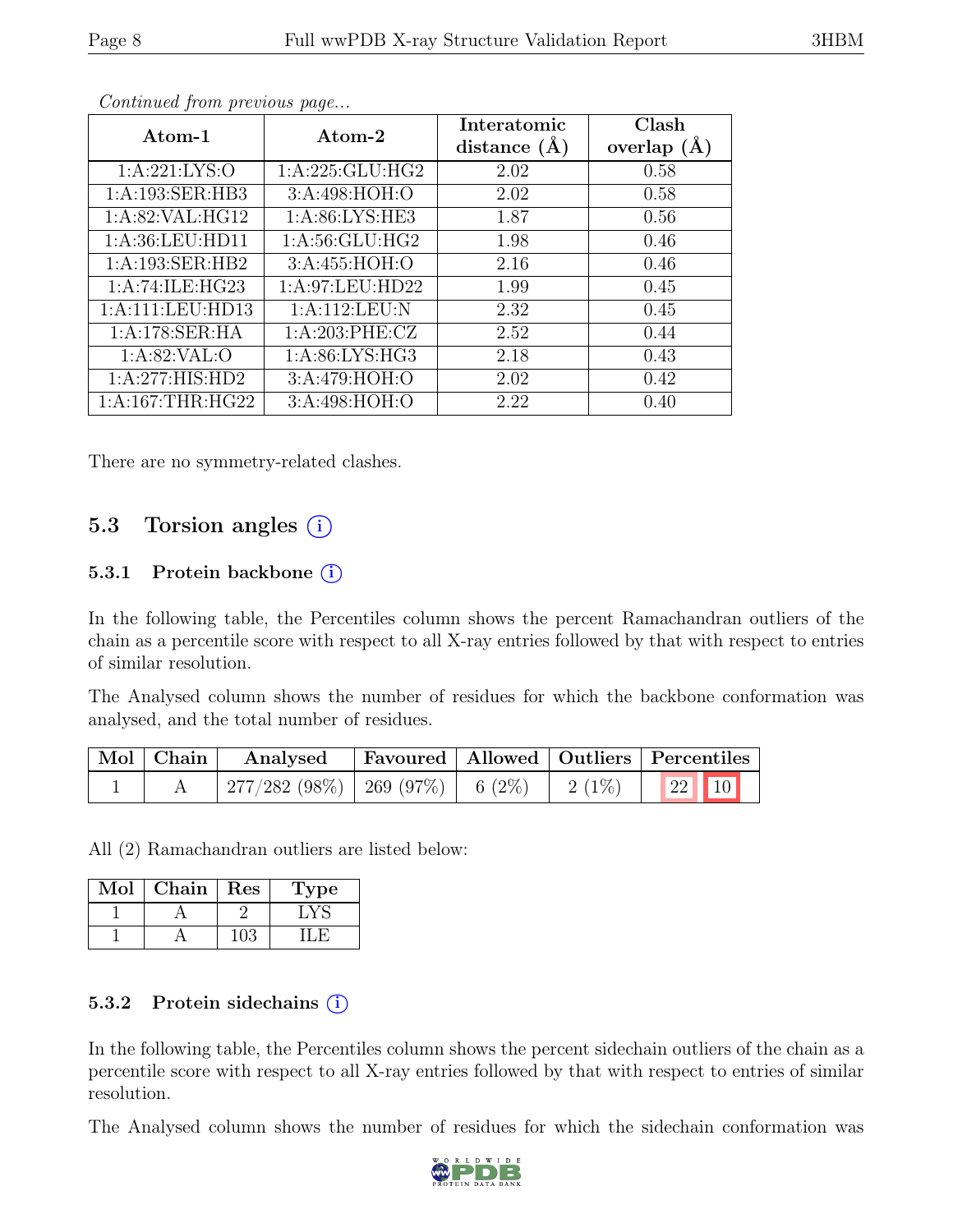analysed, and the total number of residues.

| Mol   Chain | Analysed                                 |  | Rotameric   Outliers   Percentiles                                                                        |  |
|-------------|------------------------------------------|--|-----------------------------------------------------------------------------------------------------------|--|
|             | $254/252$ (101\%)   251 (99\%)   3 (1\%) |  | $\begin{array}{ c c c c c c } \hline \end{array}$ 71 65 $\begin{array}{ c c c c c c } \hline \end{array}$ |  |

All (3) residues with a non-rotameric sidechain are listed below:

| Mol | Chain | Res | Type |
|-----|-------|-----|------|
|     |       |     | MSE  |
|     |       | 193 | SER. |
|     |       | 219 |      |

Sometimes sidechains can be flipped to improve hydrogen bonding and reduce clashes. All (2) such sidechains are listed below:

| Mol | Chain | Res | ype |
|-----|-------|-----|-----|
|     |       |     |     |
|     |       |     |     |

#### 5.3.3 RNA  $(i)$

There are no RNA molecules in this entry.

### 5.4 Non-standard residues in protein, DNA, RNA chains (i)

There are no non-standard protein/DNA/RNA residues in this entry.

### 5.5 Carbohydrates (i)

There are no monosaccharides in this entry.

## 5.6 Ligand geometry  $(i)$

1 ligand is modelled in this entry.

In the following table, the Counts columns list the number of bonds (or angles) for which Mogul statistics could be retrieved, the number of bonds (or angles) that are observed in the model and the number of bonds (or angles) that are defined in the Chemical Component Dictionary. The Link column lists molecule types, if any, to which the group is linked. The Z score for a bond length (or angle) is the number of standard deviations the observed value is removed from the expected value. A bond length (or angle) with  $|Z| > 2$  is considered an outlier worth inspection. RMSZ is the root-mean-square of all Z scores of the bond lengths (or angles).

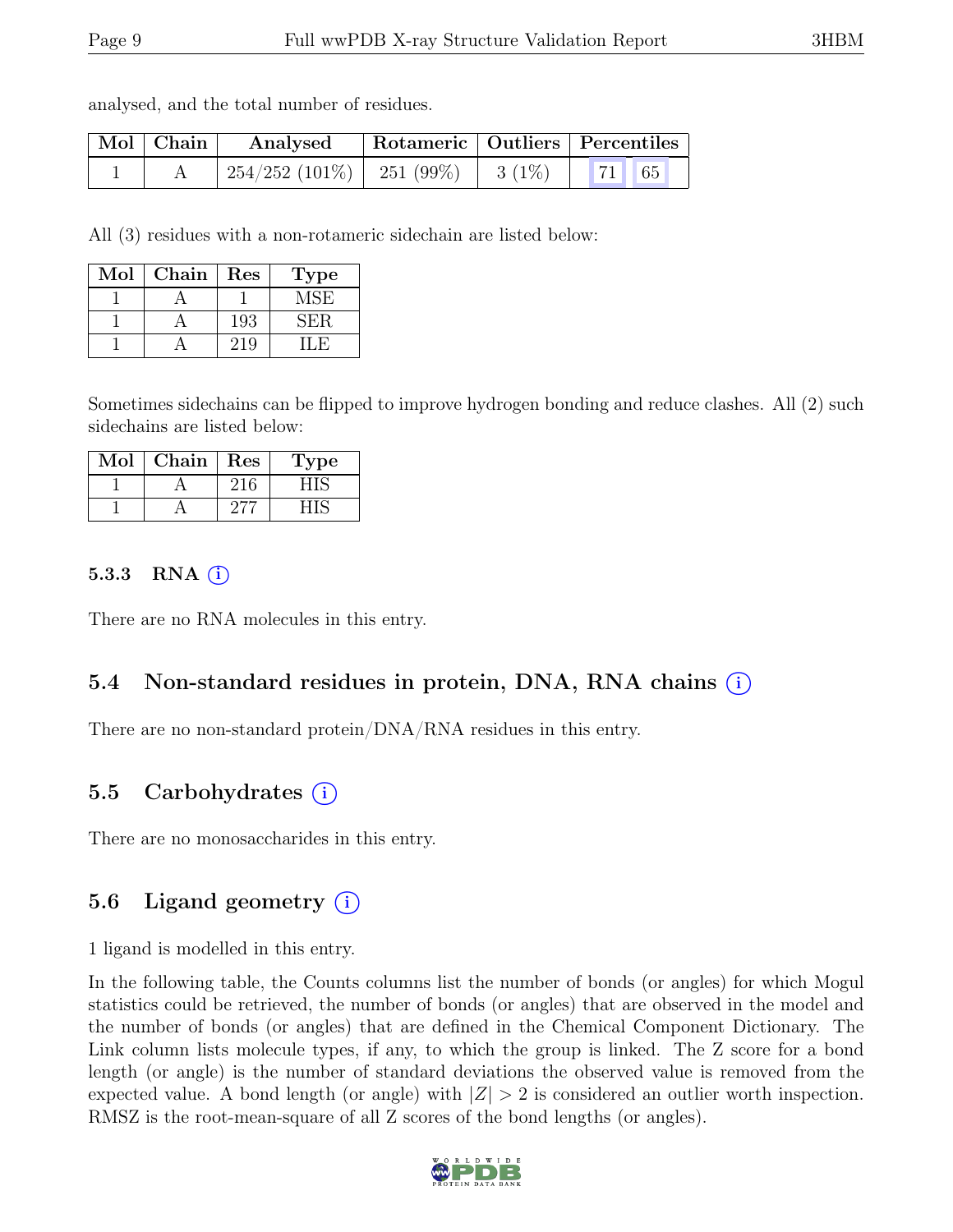| Mol<br>Chain<br>Type |     |  | $\operatorname{Res}$ | Link                     | Bond lengths        |      |         | Bond angles |      |         |
|----------------------|-----|--|----------------------|--------------------------|---------------------|------|---------|-------------|------|---------|
|                      |     |  |                      |                          | Counts <sup>1</sup> | RMSZ | $\# Z $ | Counts      | RMSZ | $\# Z $ |
| ↵                    | SO4 |  | 301                  | $\overline{\phantom{a}}$ |                     |      |         | 6,6,6       | 0.08 |         |

There are no bond length outliers.

There are no bond angle outliers.

There are no chirality outliers.

There are no torsion outliers.

There are no ring outliers.

No monomer is involved in short contacts.

### 5.7 Other polymers (i)

There are no such residues in this entry.

## 5.8 Polymer linkage issues (i)

There are no chain breaks in this entry.

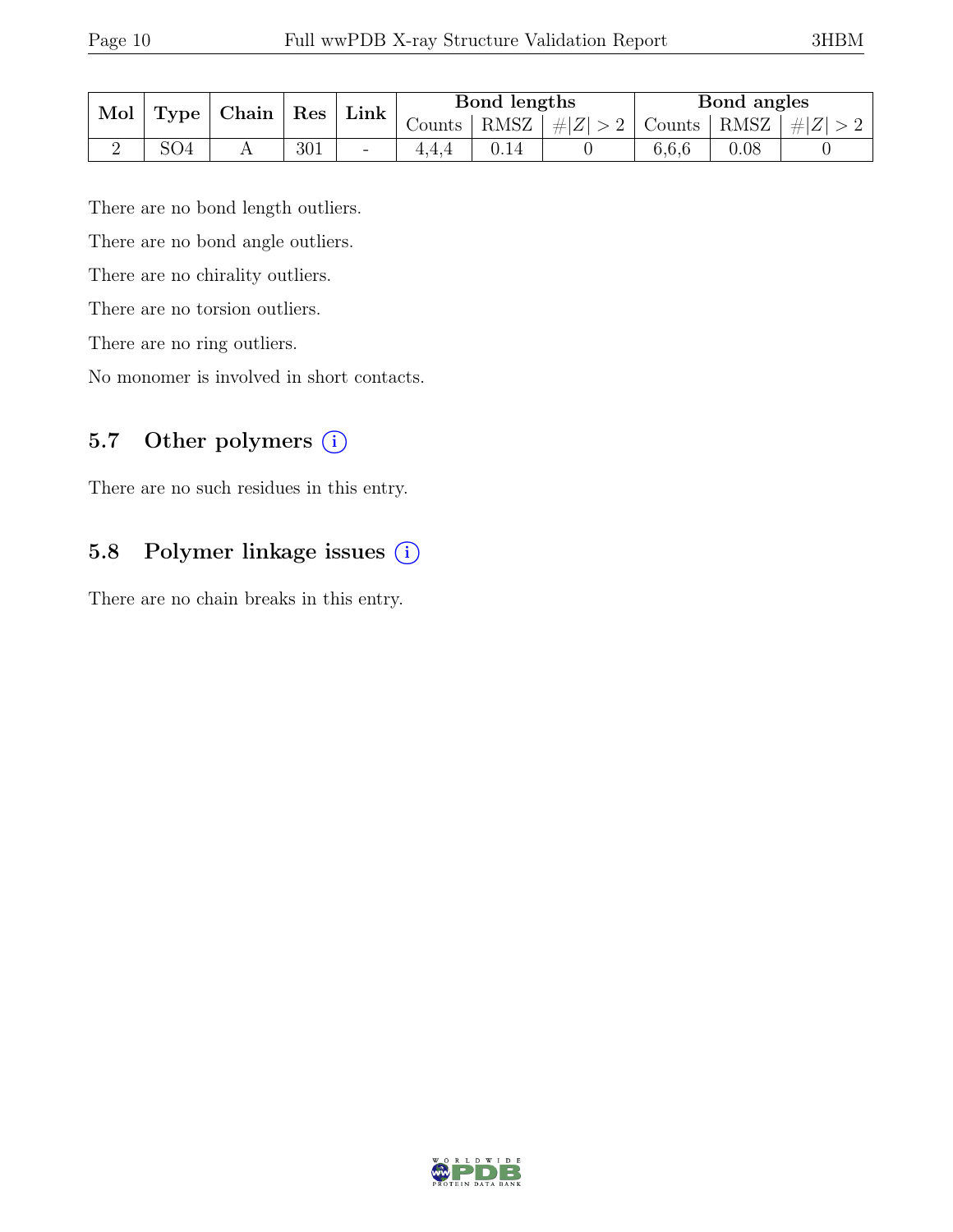# 6 Fit of model and data  $(i)$

# 6.1 Protein, DNA and RNA chains  $(i)$

In the following table, the column labelled  $#RSRZ>2$  contains the number (and percentage) of RSRZ outliers, followed by percent RSRZ outliers for the chain as percentile scores relative to all X-ray entries and entries of similar resolution. The OWAB column contains the minimum, median,  $95<sup>th</sup>$  percentile and maximum values of the occupancy-weighted average B-factor per residue. The column labelled 'Q< 0.9' lists the number of (and percentage) of residues with an average occupancy less than 0.9.

|  | $\begin{array}{ c c c c }\hline \text{Mol} & \text{Chain} & \text{Analysed} & <\text{RSRZ}> \hline \end{array}$ | $\mathrm{\#RSRZ{>}2}$ |  | $\begin{array}{c c c c} \hline \text{OWAB}(\text{A}^2) & \text{Q} < 0.9 \end{array}$              |  |
|--|-----------------------------------------------------------------------------------------------------------------|-----------------------|--|---------------------------------------------------------------------------------------------------|--|
|  | $\mid 278/282$ $(98\%) \mid -0.09$                                                                              |                       |  | $\begin{array}{ c c c c c c c c } \hline 6 & (2\%) & 62 & 57 & 15, 23, 35, 41 \hline \end{array}$ |  |

All (6) RSRZ outliers are listed below:

| Mol | Chain | Res | <b>Type</b> | <b>RSRZ</b> |
|-----|-------|-----|-------------|-------------|
|     |       | 153 | <b>ASN</b>  | 3.9         |
|     |       | 12  | <b>GLN</b>  | 2.8         |
|     |       | 217 | <b>GLU</b>  | 2.2         |
| 1   |       | 44  | <b>ASP</b>  | 2.0         |
|     |       | 151 | <b>LYS</b>  | 2.0         |
|     |       | 39  | GLU         | 2.0         |

## 6.2 Non-standard residues in protein, DNA, RNA chains (i)

There are no non-standard protein/DNA/RNA residues in this entry.

### 6.3 Carbohydrates  $(i)$

There are no monosaccharides in this entry.

### 6.4 Ligands  $(i)$

In the following table, the Atoms column lists the number of modelled atoms in the group and the number defined in the chemical component dictionary. The B-factors column lists the minimum, median,  $95<sup>th</sup>$  percentile and maximum values of B factors of atoms in the group. The column labelled 'Q< 0.9' lists the number of atoms with occupancy less than 0.9.

|                 |     |     |                                                                        | $\vert$ Mol $\vert$ Type $\vert$ Chain $\vert$ Res $\vert$ Atoms $\vert$ RSCC $\vert$ RSR $\vert$ B-factors(A <sup>2</sup> ) $\vert$ Q<0.9 |  |
|-----------------|-----|-----|------------------------------------------------------------------------|--------------------------------------------------------------------------------------------------------------------------------------------|--|
| SO <sub>4</sub> | 301 | 5/5 | $\begin{array}{ c c c c c c } \hline 0.96 & 0.08 \\\hline \end{array}$ | 49,50,50,51                                                                                                                                |  |